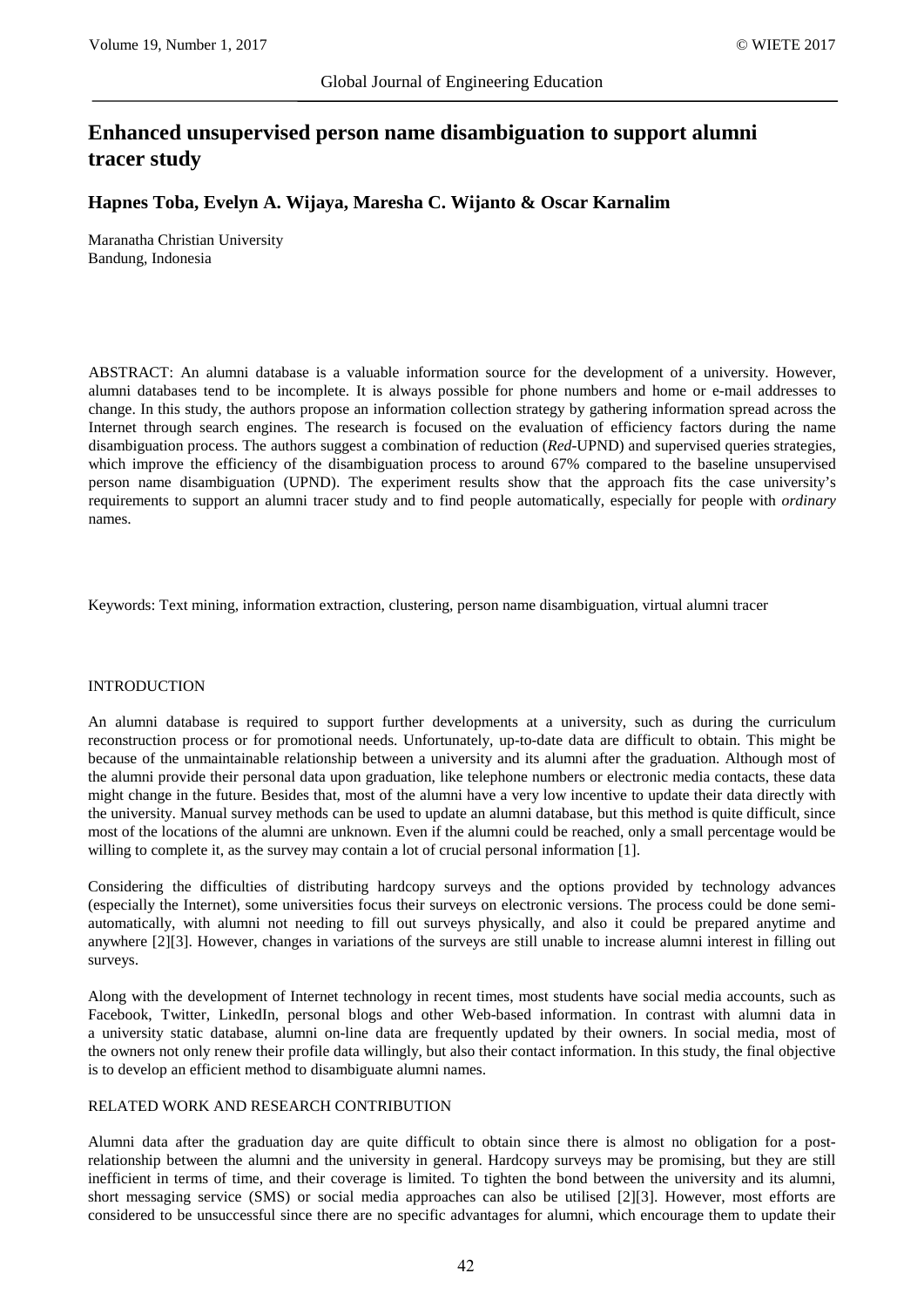information on the Web. In this research, the low interest of alumni to update their information is handled by obtaining their information automatically based on search engine result pages (SERPs) [4]. Furthermore, an information extraction technique to excerpt information, from social media lists has been used. (As is well known, most Internet users update their social media accounts frequently). The link information from each SERP is accessed and its contents are converted into *n*-gram terms and will be used during the name disambiguation process.

Several recent pieces of research have discussed person name disambiguation. Based on Malin, name ambiguity can be caused by a typing error or exact-match name terms between two or more people [5]. In this research, the focus is on the latter one since a name found on a SERP may not represent an alumnus/alumna. Name ambiguity due to exact-match name terms usually occurs in paper authors [6], citations [7], names in e-mails [8], and names in Web pages [9-11].

Delgado et al proposed a mechanism to cluster names on SERPs without relying on a training dataset or certain threshold values. Their method is called the UPND, which yields more effective results than other supervised clustering algorithms in similar circumstances [9]. The main idea of UPND is to create independent clusters with the assumption that each cluster contains several SERPs that relate to a unique entity. Since the name disambiguation problem in this research is quite similar to the problem context of UPND, it has been selected as the baseline clustering algorithm for name disambiguation in this research, which has been further optimised.

## RESEARCH DESIGN

#### Data Processing

The data extraction process from the search engine is managed by using a self-developed SERPs processor, which enables users to obtain SERPs from popular search engines, such as Google, Yahoo!, and Bing. In this research, Google has been selected as the target search engine due to its high relevancy, which is determined by using PageRank [12]. Furthermore, since the focus of SERPs is on the alumni relationship to a university, supervised query strategy is proposed. It is based on the alumni major (study programme) and the university name, in both Bahasa Indonesia and English. An example of supervised queries generated for *Evelyn Anastasia Wijaya* can be seen in Table 1.

These queries are generated based on three query terms, which are *Evelyn Anastasia Wijaya* as the alumnus/alumna name, *teknik informatika* (technical informatics) as her major, and *Universitas Kristen Maranatha* as the name of the university. Alumni and university name are represented as phrases (double quotation mark), whereas the study programme name is represented as natural query.

| Oueries                                                          |
|------------------------------------------------------------------|
| "Evelyn Anastasia Wijaya"                                        |
| "Evelyn Anastasia Wijaya" + Teknik Informatika                   |
| "Evelyn Anastasia Wijaya" + Technical Informatics                |
| + "Universitas Kristen Maranatha"<br>"Evelyn Anastasia Wijaya"   |
| + "Maranatha Christian University"<br>"Evelyn Anastasia Wijaya"  |
| + Teknik Informatika + "Universitas<br>"Evelyn Anastasia Wijaya" |
| Kristen Maranatha"                                               |
| "Evelyn Anastasia Wijaya" + Technical Informatics + "Maranatha   |
| Christian University"                                            |

Table 1: Supervised query for searching.

To maintain the validity of the search results, specific SERPs only were selected, i.e. whether it is a social media site or its domain, it is categorised as a trusted domain. The social media site list was obtained from *alexa.com*, whereas trusted domains are defined by their suffixes. A domain is considered trusted, if its suffix represents education, organisation and government. Furthermore, the content of any Web page link in selected SERPs will be extracted and stored. Extraction is conducted in several steps, which are: removing html tags; tokenising text with non-alphanumeric as its delimiter; converting all tokens to lowercase; removing Indonesian stop words; word stemming and applying rank-concerned TF-IDF; weighting for each *n*-gram forms, where *n* is defined from 1 to 4, inclusively [4]. Rank-concerned TF-IDF weighting is the extension of standard TF-IDF weighting, which takes the page ranks in SERPs into consideration.

## UPND Clustering

This phase is intended to disambiguate alumni names, since some alumni names given in the previous step might be ambiguous and, thus, not all SERPs are considered relevant. UPND generates several clusters and selects the most relevant cluster based on given query. Clustering is conducted using a UPND algorithm by which each page is represented as a document and terms are defined in *n*-dimensional vectors. This algorithm applies agglomerative clustering, which assumes each document is a cluster and each iteration will merge two or more clusters if each possible pair yields a similarity value higher than a certain threshold [9]. The complete UPND algorithm can be seen in Figure 1, where the threshold γ is measured by an *n*-gram difference between two Web pages in Equation (1).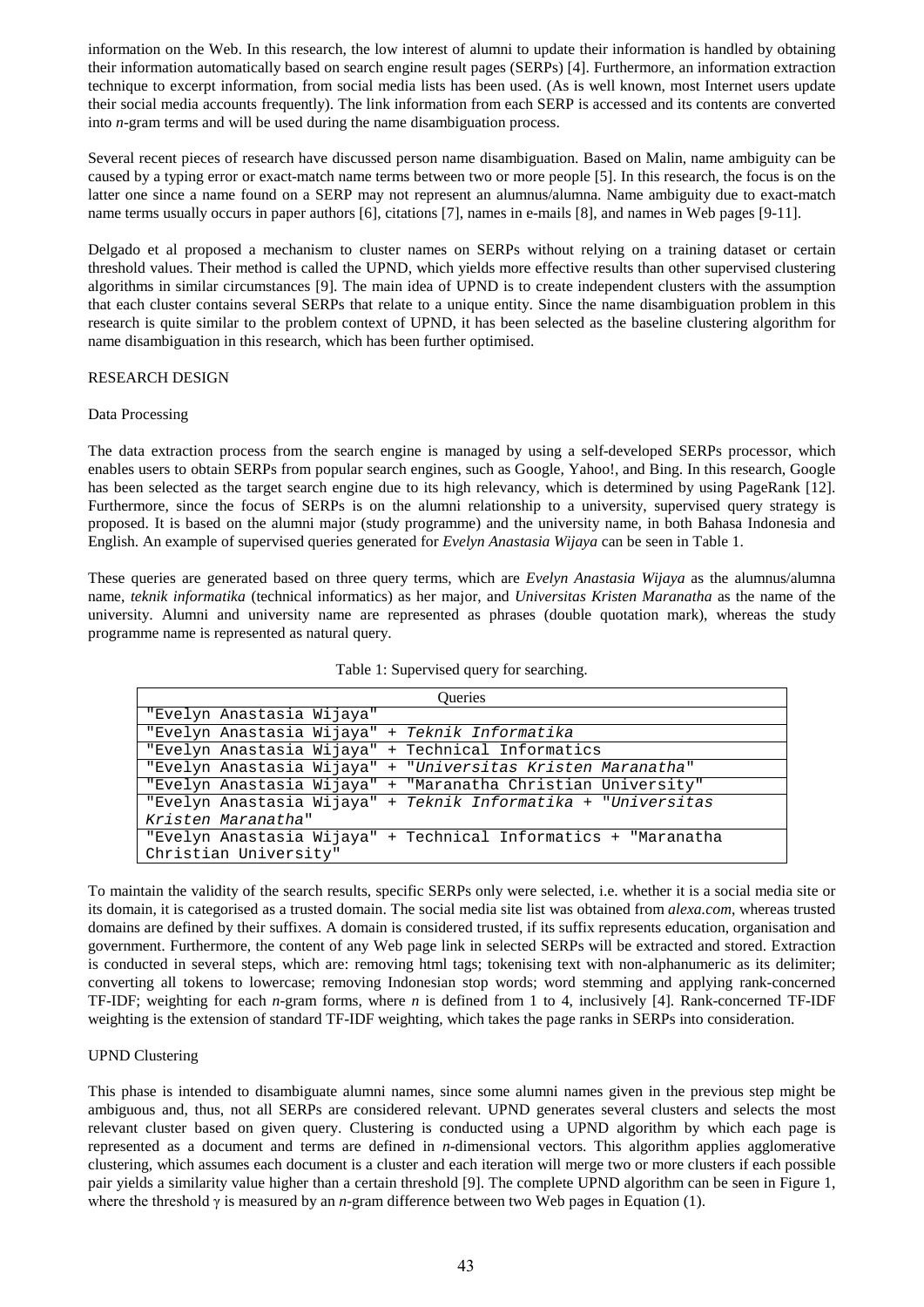$$
\gamma\left(SERP_i^n, SERP_j^n\right) = \frac{\min(k_i 0 - shared(SERP_i^k, SERP_j^k)}{\max(k_i 0)} \dots \tag{1}
$$

Selecting the most relevant cluster for an alumnus/alumna is based on a heuristic method, which measures the correlation between the numbers of Web pages in SERPs with the number of optimal clusters. Vectors for each document are determined from term weighting based on its respective terms. Weighting can be conducted with word counting or a relevance-involved method, such as the inverted document frequency (TF-IDF). The UPND algorithm has two tuneable parameters, i.e. the initial and maximum number of *n*-grams. For this research, the authors set the initial *n*-gram to 3 and maximum *n*-gram to 4 - the *k* and *l* parameters in Equation (1) - since these values yield the best combination for this algorithm [9].

Since UPND is quite inefficient in terms of execution time, due to its  $O(n^2)$  complexity, the SERPs involved in UPND need to be reduced, with a basic assumption that the supervised queries might yield similar SERPs [4]. Those similar SERPs are removed from the collection, with its rank is assigned with the highest rank among them. By reducing the number of similar SERPs, one might expect that the UPND algorithm will performed better. Here, it has been called the *Red*-UPND algorithm. The details of both algorithms can be followed in Figure 1.

| Algorithm 1 UPND(SERP, k, 1)                                                        | Algorithm $2 - Red-UPND(SERPL)$               |
|-------------------------------------------------------------------------------------|-----------------------------------------------|
| Input: Set of web pages that shared a                                               | Input: SERP <sub>L</sub> a list of web links, |
| person name SERP = $\{SERP_1, SERP_2, , \}$                                         | <i>i.e.</i> the query results from the        |
| SERP <sub>N</sub> , k, $l_2 \ge 1$ such that $l \ge k$                              | search engine                                 |
|                                                                                     | Output: UpndClust the<br>UPND                 |
| $C_2, \ldots, C_1$                                                                  | clusters                                      |
| Procedure:                                                                          | Procedure:                                    |
| for $n = 1$ to N do                                                                 | for all links $(L_i, , L_j) \in SERP_L$       |
| $Clust_i = {SERP_i}$                                                                | do {                                          |
| end For                                                                             | duplicate<br>Remove                           |
| Clust = $\{Clust_1, Clust_2, \ldots, Clust_N\}.$                                    | $links(L_i_L_i)$                              |
| for $n = k$ to 1 do                                                                 | Maintain the HURL, i.e.                       |
| setNGrams (n, SERP).                                                                | the highest unique rank                       |
| for $i = 1$ to n do                                                                 | link in $(L_{i\dots}L_{j})$                   |
| for $i = i + 1$ to n do                                                             |                                               |
| if $Sim(SERP_i^n$ , $SERP_i^n$ ) > $\vee$ ( <i>SERP</i> <sub>i</sub> <sup>n</sup> , | call UPND(HURL)->UpndClust                    |
| $SERP_i^n$ ) then                                                                   | return UpndClust                              |
| $Clust_i = Clust_i$ U Clust <sub>i</sub>                                            | end Procedure                                 |
| Clust = Clust $\{Clust_i\}$                                                         |                                               |
| end if                                                                              |                                               |
| end for                                                                             |                                               |
| end for                                                                             |                                               |
| end for                                                                             |                                               |
| return Clust                                                                        |                                               |

Figure 1: The baseline UPND algorithm (left) and its enhancement the Red-UPND algorithm (right).

#### RESULTS, ANALYSIS AND DISCUSSION

In this section, the experiment results based on the approach used are reported. The evaluation was conducted by exploiting 119 pieces of alumni data from an MCU alumni tracer study, from 2009 to 2013. The experiments and the evaluation were organised during the period May 2015 - April 2016.

#### Clusters Impact for Completing Basic Information

Each query type of an alumnus/alumna is given as an input for the Internet search engine. It is expected that 100 search results (the first 10 SERPs) would be received for each query type. However, most queries yield lower numbers of search results due to their rare query terms. In test cases, the maximum number of search results for alumni data is only 99. This result strengthens the fact that most of MCU's alumni could be considered as *ordinary* people, since their data are not easily found on the Internet.

Table 2 shows the correlation between search results with the number of clusters based on the dataset. Intuitively, each query is expected to yield the lowest number of clusters since UPND will merge similar Web page contents into one cluster. Furthermore, the Pearson's correlation between the number of SERPs results and the number of clusters are also shown in Table 2. A high Pearson's correlation should represent more relatedness between the number of SERPs and clusters. Shaded-cells show how the university name affects the number of clusters. The university name in Bahasa Indonesia yields a lower number of clusters than the English one, although both of them yield similar SERPs accuracy, which are calculated according to the overlapped longest common subsequence (LCS) [13] of the alumni names (see also Table 3 in the subsequent section).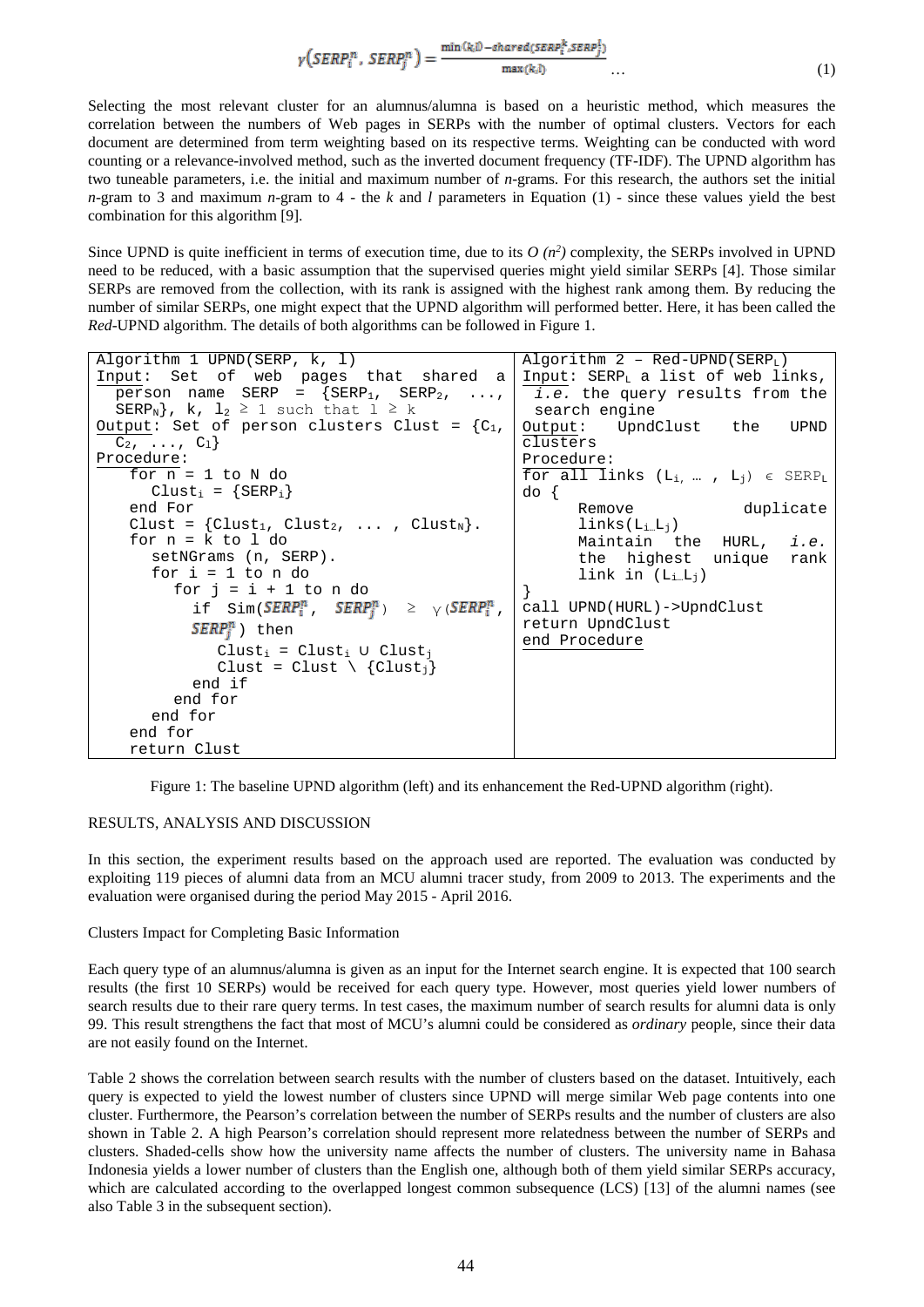| Queries (119 alumni)            | Average<br>#SERPs | #Max page | #Clusters<br>Average | #Max<br>clusters | correlation<br>Pearson's |
|---------------------------------|-------------------|-----------|----------------------|------------------|--------------------------|
| Name $+$ Ind Univ $+$ Ind Major | 5.27              | 68        | 1.81                 | 26               | 0.87                     |
| Name $+$ Ind Major              | 11.86             | 94        | 4.81                 | 71               | 0.82                     |
| Name $+$ Ind Univ               | 6.66              | 60        | 2.23                 | 34               | 0.82                     |
| Name $+$ Eng Major              | 15.85             | 97        | 5.34                 | 56               | 0.73                     |
| Name + Eng Univ + Eng Major     | 7.07              | 94        | 1.92                 | 22               | 0.69                     |
| Name $+$ Eng Univ               | 7.42              | 71        | 2.82                 | 65               | 0.67                     |
| Name only                       | 21.37             | 99        | 4.29                 | 37               | 0.27                     |

Table 2: Correlation between the number of SERPS and cluster formation for each query type.

Four query types have acceptable correlations between the number of SERPs and the number of clusters. These types are: *alumni name + Indonesian university name + Indonesian major name*, *alumni name + Indonesian university name*, *alumni name + English university name + English major name* and *alumni name + English university name*.

These results show that the combination of an alumnus/alumna name and the university name, regardless of the use of natural language (Indonesian or English), yields around two or three clusters for each alumnus/alumna. Besides that, combining the major name with an alumnus/alumna name, yields a higher number of clusters (four clusters or more). Since each cluster represents unique person data based on query, fewer clusters might be more advantageous when determining alumni-related clusters. The impact of the number of clusters for completing alumni basic information is presented in Table 3. This evaluation is intended to show the depth of information that can be reached, extracted from the search engine for forming each cluster. The accuracy is determined by matching the results with the (static) alumni database by calculating the percentage of overlapped LCS in specific fields. In Table 3, the evaluation result is sorted by e-mail accuracy, since in the case here, an e-mail address is the most beneficial piece of information for conducting a tracer study.

Alumni e-mail addresses might be valuable for constructing the relationship between a university and its alumni. It is quite interesting to see that the greatest accuracy for finding e-mail addresses can be achieved by using only the alumni name as a query. However, the overall information can only be successfully gained by combining alumni name, university name, and major name (regardless the use of natural language). Since the highest overall accuracy result from the combination of university and major name in English, it could also be derived, because most of the alumni data are stored in English Web pages.

| Queries (119 alumni)        | address<br>mail<br>凹 | Name  | school<br>$\rm High$ | vince<br>Pro | place<br><b>Birth</b> | $\sigma$<br>Date<br>birth | SS<br>Office<br>address | SS<br>Home<br>addres | verage<br>⋖ |
|-----------------------------|----------------------|-------|----------------------|--------------|-----------------------|---------------------------|-------------------------|----------------------|-------------|
| Name only                   | 30.78                | 84.59 | 18.64                | 14.66        | 17.17                 | 20.78                     | 20.54                   | 14.75                | 26.12       |
| Name $+$ Eng Univ           | 29.27                | 59.52 | 23.52                | 25.68        | 34.52                 | 24.03                     | 16.68                   | 16.57                | 29.21       |
| Name $+$ Eng Major          | 28.28                | 76.00 | 17.67                | 10.95        | 15.99                 | 21.93                     | 12.46                   | 16.62                | 24.42       |
| Name + Ind Univ + Ind Major | 27.67                | 65.52 | 21.98                | 34.91        | 39.87                 | 24.71                     | 16.29                   | 19.11                | 31.85       |
| Name + Eng Univ + Eng Major | 27.37                | 60.53 | 25.74                | 32.40        | 43.81                 | 24.96                     | 18.45                   | 16.88                | 31.93       |
| Name $+$ Ind Univ           | 26.34                | 69.47 | 19.37                | 22.50        | 37.29                 | 23.69                     | 12.04                   | 16.88                | 27.44       |
| Name $+$ Ind Major          | 24.45                | 74.23 | 20.47                | 21.86        | 22.25                 | 21.70                     | 13.23                   | 17.18                | 26.04       |

Table 3: The impact of clusters, based on experimental dataset (sorted by LCS *e-mail match* accuracy).

Efficiency and Quality of the *Red*-UPND Algorithm

Table 4 shows the execution time differences between *Red-*UPND and UPND for constructing clusters, based on the test data for the 119 alumni. The *Red-*UPND algorithm improved significantly in terms of execution time. The original execution has been reduced to 95.25 hours, which is an advantage of 195.08 hours. Since 195.08 plus 95.25 equals 290.33, the efficiency rate is around 195.08/290.33 that is approximately 67.2%. Further investigation shows that the search results consist of many redundant Web pages.

Table 4: Execution time comparison between UPND and *Red-UPND*.

| Type     | Start date            | End date              | Execution time (in hours) |  |  |
|----------|-----------------------|-----------------------|---------------------------|--|--|
| UPND     | 22 May 2015 (13:30)   | 03 Jun 2015 $(15:50)$ | 290.33                    |  |  |
| Red-UPND | 09 Jul 2015 $(16:10)$ | 13 Jul 2015 (15:25)   | 95.25                     |  |  |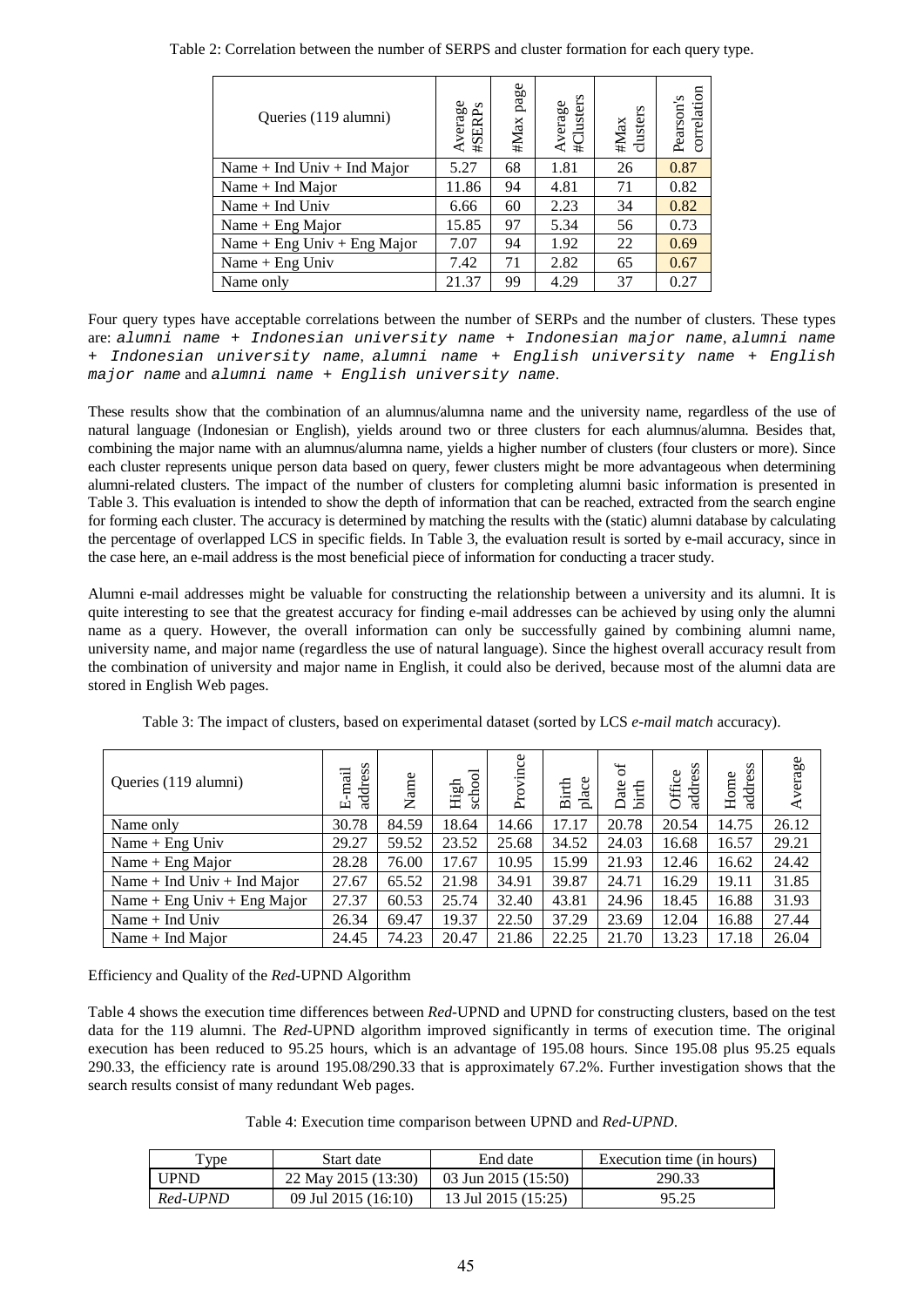Redundant Web pages might be caused by two aspects, which are:

- 1. Since the query is given as a combination of phrases of alumni name, university and the major name, there are many Web pages, which are considered as true positive in two or more sub-query phrases. True positive in two or more query phrases may yield a Web page considered to be two or more search results.
- 2. Many search results were linked to each other, especially for *more-popular* alumni in social media. Moreover, many social media pages split their view based on their server region (.id, .com, etc) despite the similarity of its contents.

When evaluated, based on the quality of the resulting clusters, the UPND and *Red-*UPND yield almost identical results. However, some queries yield more qualified clusters by utilising *Red-*UPND. These findings can be seen in Table 5, which shows the effectiveness differences between UPND and *Red-*UPND. Effectiveness is evaluated by using the partial match of LCS. Improved accuracy that is caused by utilising *Red-UPND* is shaded. It can be seen that the combination of alumni name, university and major name yields higher accuracy than the baseline (although it is not significant).

A significant difference (with  $p = 0.05$ ) is only shown in the combination of alumni name and English university name wherein the *Red*-UPND declines about 2.5% for the overall alumni data. This finding indicates that several information sources might not be properly retrieved by the usage of *Red-*UPND for that particular query. In other words, there are many alumni that provide their information on English Internet Web pages. English Web pages do not always consist of *only-English* words. Most of them may contain another language with several parts presented in English. In general, effectiveness resulting from *Red-*UPND is quite similar to UPND. The best accuracy still results from the combination of the alumni name, university and major name regardless of natural language usage, i.e. the *Red-*UPND yields 32.57% accuracy for that combination, whereas UPND yields 32.66%.

| Queries (119 alumni)        | address<br>-mail<br>$\boxed{\underline{\mathbf{L}}}$ | Name   | school<br>High | vince<br>Pro | place<br>Birth | $\mathfrak{b}$<br>birth<br>Date | address<br>Office | address<br>Home | $\tilde{\mathbf{g}}$<br>∢ |
|-----------------------------|------------------------------------------------------|--------|----------------|--------------|----------------|---------------------------------|-------------------|-----------------|---------------------------|
| Name + Eng Univ + Eng Major | 11.72                                                | (1.82) | 1.95           | 3.05         | (2.08)         | 1.26                            | 0.72              | 0.52            | 0.73                      |
| Name + Ind Univ + Ind Major | 9.23                                                 | 2.93   | (0.41)         | 0.36         | 2.02           | 0.37                            | 0.52              | 0.27            | 0.72                      |
| Name $+$ Eng Univ           | 0.62                                                 | (4.13) | 0.27           | (6.07)       | (4.51)         | (1.01)                          | (1.39)            | (0.54)          | $(2.49)^*$                |
| Name $+$ Ind Major          | (5.32)                                               | 0.85   | 0.19           | 0.23         | (0.08)         | 0.22                            | 0.43              | 0.03            | 0.23                      |
| Name $+$ Eng Major          | (7.67)                                               | 0.99   | (1.06)         | (0.69)       | (2.11)         | 0.11                            | 1.05              | (0.19)          | (0.19)                    |
| Name + Ind Univ             | 11.52)                                               | (1.40) | (2.25)         | (6.32)       | (1.63)         | (0.41)                          | 2.37              | (0.91)          | (1.77)                    |
| Name                        | (18.85)                                              | 0.91   | 0.35           | (0.59)       | (0.76)         | (0.37)                          | (0.04)            | (0.02)          | (0.16)                    |

Table 5: Effectiveness differences between UPND and *Red*-UPND.

Note:  $*$  Statistical significant with  $p = 0.05$ 

## CONCLUSIONS AND FUTURE WORK

Based on this research, two main conclusions can be drawn, as follows:

- 1. Relevant links for each alumnus/alumna could be extracted by providing a supervised query that involves the majors and university name. A natural major's query is expected to yield search results not only as majors, but also as job-related terms.
- 2. Alumni name ambiguity could mostly be handled with the *Red*-UPND algorithm. *Red-UPND* reduces the execution time of around 67.2% of the execution time with no significant precision loss against the standard UPND algorithm.

As consequences of the conclusions, several research aspects could be prepared in the near future, as follows:

- 1. Execution time for running UPND can be reduced with more enhanced approaches instead of only removing redundant pages. For example, by filtering particular terms, which are assumed to have a greater impact on the forming of the alumni clusters.
- 2. Exploring social media, such as LinkedIn (one of the reliable social media used during the experiments for this article) for extracting alumni data and job predicting tasks. Such social media, including Facebook and Twitter, might provide friendship relationships, which could be useful for further alumni analysis.

## ACKNOWLEDGMENT

This research has been supported by a research grant provided by Maranatha Christian University.

## REFERENCES

1. Heidemann, L., Only successful graduates respond to tracer studies: a myth? Results from the German Cooperation Project. *Proc. Inter. Conf. on Human Capital and Employment in the European and Mediterranian Area*, Bologna, Italy, Working Papers 13 (2011).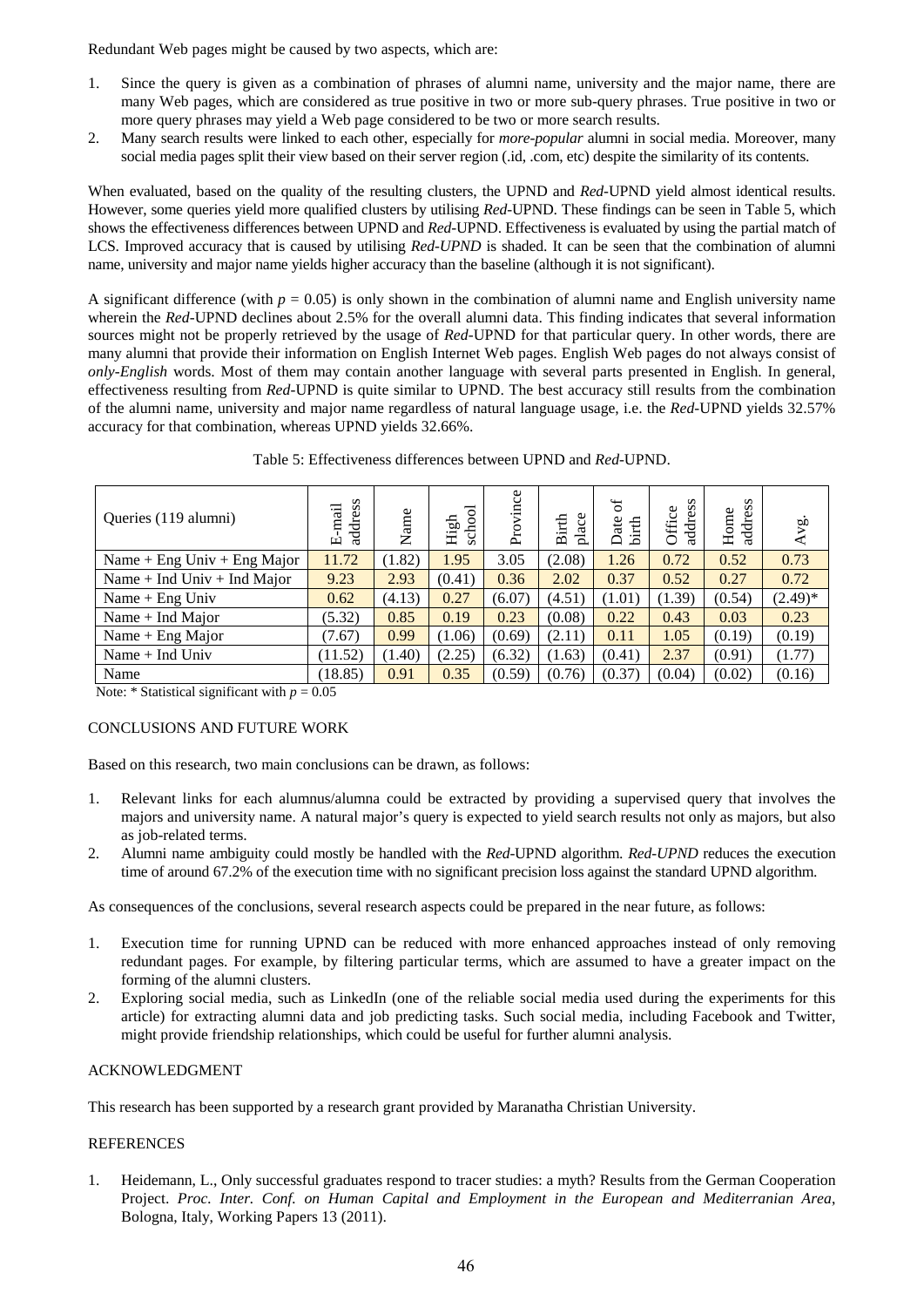- 2. Wibisono, A., Ulama, B.S.S. and Asmoro, W.A., Tracer study at Institut Teknologi Sepuluh November (ITS), promoting localization and multiple touch points to capture alumni. *Proc. Inter. Conf. on Experience with Link and Match in Higher Educ.: Result of Tracer Studies World Wide*, Bali, Indonesia (2012).
- 3. Noviyantono, E. and Aidil, Integration system of web based and SMS gateway for information system of tracer study. *Proc. Inter. Conf. on Engng. and Technol. Develop.*, Bandar Lampung, Indonesia, 86-92 (2012).
- 4. Croft, B., Metzler, D. and Strohman, T., *Search Engine: Information Retrieval in Practice*. Boston: Pearson Education Inc. (2010).
- 5. Malin, B., Unsupervised name disambiguation via social network similarity. *Proc. SIAM Inter. Conf. on Data Mining*, California, USA, 93-102 (2005).
- 6. Huang, J., Ertekin, S. and Giles, C.L., Efficient name disambiguation for large-scale databases. *Proc. European Conf. on Principles and Practice of Knowledge Discovery in Databases*, Berlin, Germany, 536-544 (2006).
- 7. Han, H., Zha, H. and Giles, C.L., Name disambiguation in author citations using a *k*-way spectral clustering method. *Proc. ACM/IEEE-CS Joint Conf. on Digital Libraries,* Denver, USA, 334-343 (2005).
- 8. Minkov, E., Cohen, W.W. and Ng, A.Y., Contextual search and name disambiguation in email using graphs. *Proc*. *SIGIR Conference on Research and Development in Information Retrieval*, Washington, USA, 27-34 (2006).
- 9. Delgado, A.D., Martinez, R., Fresno, V. and Montalvo, S., A data driven approach for person name disambiguation in web search results. *Proc. Inter. Conf. on Computational Linguistics: Technical Papers*, Dublin, Ireland, 301-310 (2014).
- 10. Mann, G.S. and Yarowsky, D., Unsupervised personal name disambiguation. *Proc. Natural Language Learning at HLT-NAACL*, Stroudsburg, PA, USA, 33-40 (2003).
- 11. Yoshida, M., Ikeda, M., Ono, S., Sato, I. and Nakagawa, H., Person name disambiguation by bootstrapping. *Proc*. *ACM SIGIR Conference on Research and Develop. in Infor. Retrieval*, Geneva, Switzerland, 10-17 (2010).
- 12. Brin, S. and Page, L., Reprint of: The anatomy of a large-scale hypertextual web search engine. *Computer Networks,* 56, **18**, 3825-3833 (2012).
- 13. Yalniz, I. and Manmatha, R., An efficient framework for searching text in noisy document images. *Proc. Inter. Workshop on Document Analysis Systems*, Queenslands, Australia, 48-52 (2012).

#### BIOGRAPHIES



Hapnes Toba graduated in 2002 with a Master of Science from Delft University of Technology in the Netherlands, and completed his doctoral degree at Universitas Indonesia in 2015. He has been working as a faculty member in the Faculty of Information Technology at Maranatha Christian University since 2003. His speciality is in the field of information retrieval, text processing and data mining. Further information can be found on Research Gate.



Evelyn Anastasia Wijaya is an alumna of the Faculty of Information Technology at Maranatha Christian University. She graduated in 2016, and is now working for a nationwide company in Indonesia.



Maresha Caroline Wijanto is an alumna of the Faculty of Information Technology at Maranatha Christian University and graduated at Bandung Institute of Technology (ITB) with her Master's degree in computer science. She joined the Faculty of Information Technology at Maranatha Christian University in 2010. Her specialty is in the field of natural language processing and datamining.